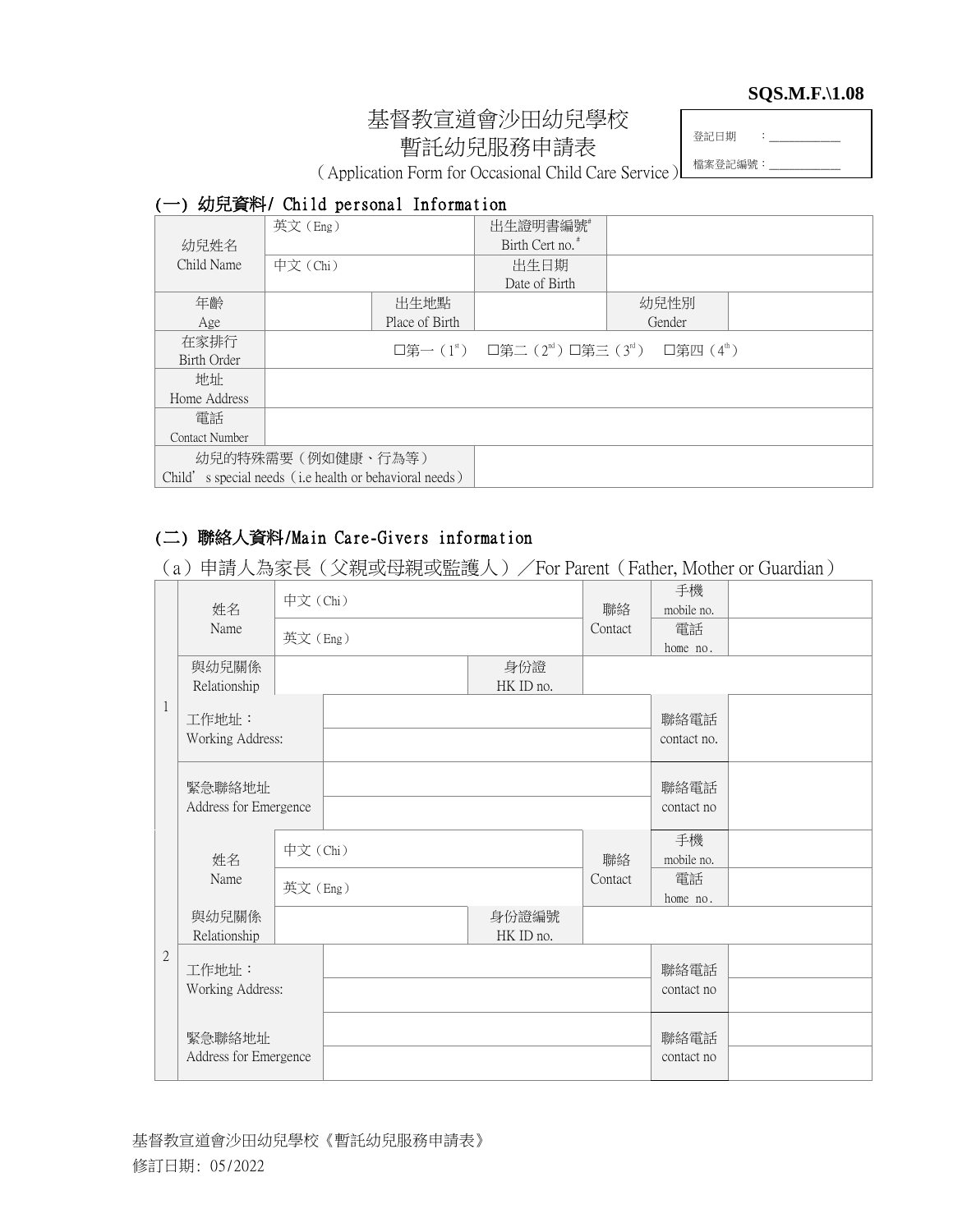## (b)申請人如非幼兒父母/For Non-Parent

|  | 姓名                              | 中文 (Chi) |  |                  | 聯絡<br>Contact | 手機<br>mobile no.   |  |
|--|---------------------------------|----------|--|------------------|---------------|--------------------|--|
|  | Name                            | 英文(Eng)  |  |                  |               | 電話<br>home no.     |  |
|  | 與幼兒關係<br>Relationship           |          |  | 身份證<br>HK ID no. |               |                    |  |
|  | 居住地址:<br>Home Address:          |          |  |                  |               | 聯絡電話<br>contact no |  |
|  | 緊急聯絡地址<br>Address for Emergence |          |  |                  |               | 聯絡電話<br>contact no |  |

## (三) 申請原因/Reason for Application

| □      | 照顧者患病/Sickness                                                                                                                                                              |
|--------|-----------------------------------------------------------------------------------------------------------------------------------------------------------------------------|
| $\Box$ | 家人或近親去世、送殯/Relative passes away                                                                                                                                             |
| $\Box$ | 照顧者陪同患病家人/Take care the patient                                                                                                                                             |
| $\Box$ | 搬遷或家中裝修/Houses renovation                                                                                                                                                   |
| $\Box$ | 照顧者離港、放假或辭職/Care-giver is on travel                                                                                                                                         |
| $\Box$ | 照顧者探訪患病家人或親戚朋友 /Care-giver visits relative with sickness                                                                                                                    |
| $\Box$ | 照顧者入院分娩、產前/後檢查/覆診 /Care-giver is pregnancy and has body<br>check                                                                                                            |
| $\Box$ | 照顧者要參加教育/興趣班或考試/Care-giver has the continuous education                                                                                                                     |
| $\Box$ | 照顧者入獄/被拘留/Care-giver sent to jail                                                                                                                                           |
| $\Box$ | 照顧者需要照顧家中其他有特別需要的家人或兄弟姊妹(請註明)/Care-giver<br>needed to take care the slibling with special needs, please specify:                                                            |
| $\Box$ | 照顧者要辦理特別事務(如見律師、上法庭等)/約見(如房署等)/開會.<br>Care-giver needed to conduct some special occasions (such as visiting lawyer, court,<br>appointment with government), please specify: |
|        | 其他,請註明/Other, please specify:                                                                                                                                               |